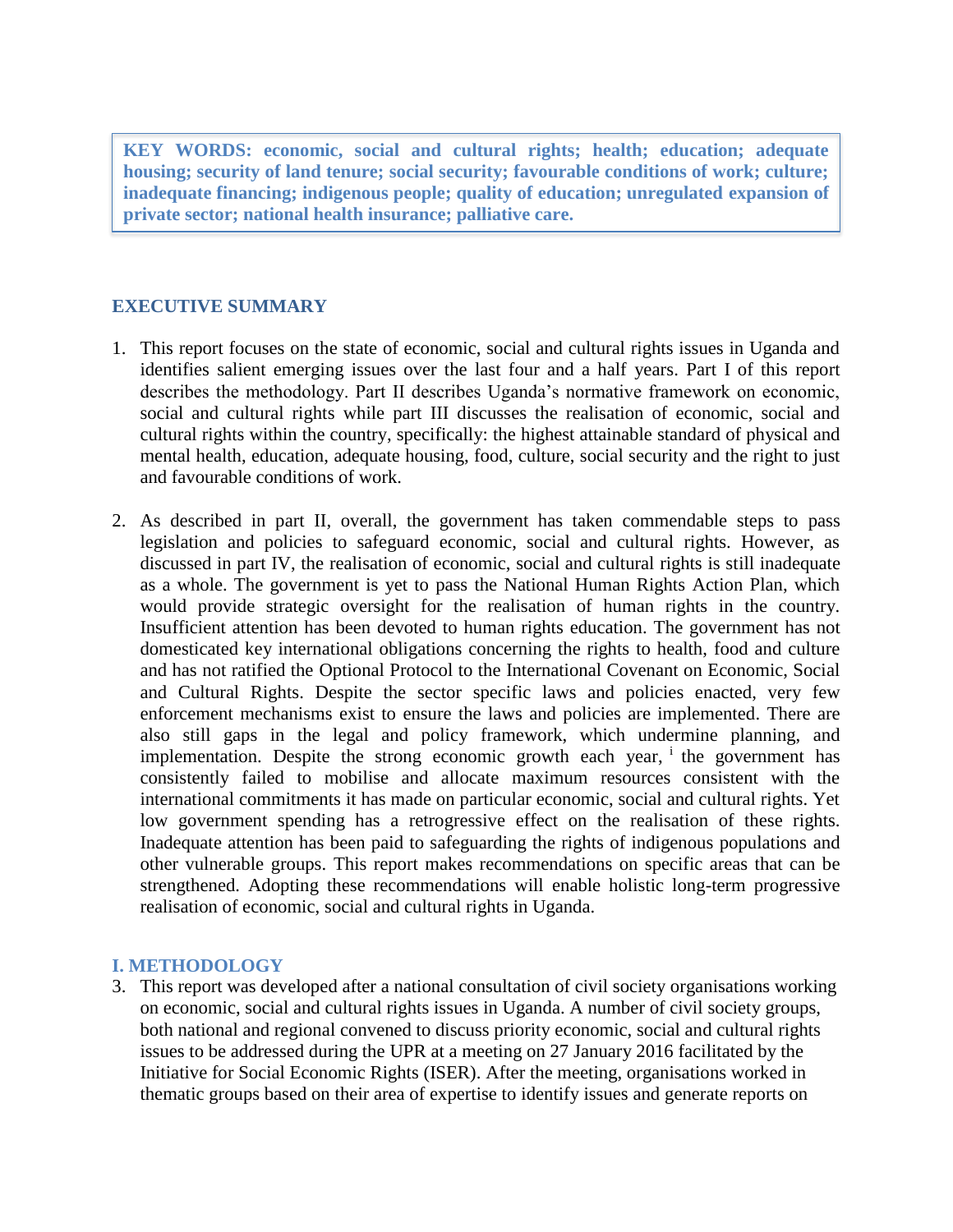specific rights. Key issues and recommendations from those reports were collated into this report by the Initiative for Social Economic Rights (ISER) under the auspices of the Coalition on Economic, Social and Cultural Rights. This report relies on government statistics but also on primary data collected by organisations that are signatories to this report.

# **II. NORMATIVE AND INSTITUTIONAL FRAMEWORK TO PROMOTE ECONOMIC, SOCIAL AND CULTURAL RIGHTS**

- 4. Uganda is a party to several international instruments that enshrine economic, social and cultural rights including the right to adequate housing, i food ii, education, iv health, v culture. Vi work and social security. <sup>vii</sup> These treaties obligate Uganda to progressively realise these rights, meet certain minimum core obligations and uphold principles of non discrimination.
- 5. Domestically, the National Objectives of Uganda's 1995 Constitution obligate the State to ensure Ugandans enjoy decent shelter, health, food security, vill free and compulsory basic education and to take measures to ensure every citizen can attain the highest standard of education possible.<sup>ix</sup> The Constitution also enshrines certain rights in its bill of rights. Article 30 guarantees the right to education for everyone and article 34(2) enshrines the child's right to basic education. Article 40 protects the right to work by requiring Parliament to enact laws to provide for the right to "work under satisfactory, safe and healthy conditions"; ensure "equal payment and non discrimination" and reasonable working hours and paid holidays. It also provides for collective bargaining and negotiation and protects women workers during pregnancy and after birth. Article 237 of the Constitution guarantees ownership of land by repealing laws that had made all land public land.
- 6. The State has also passed key legislation and policies to protect certain economic, social and cultural rights. The Land Act (1998) guarantees security of tenure by protecting tenants by occupancy, who cannot be evicted without compensation. The 2004 amendment of the Land Act guarantees all spouses rights of ownership and the 2010 amendment criminalises unlawful evictions of tenants by occupancy, requiring court orders before a bonafide tenant is evicted. The Education Act implements the Constitutional provisions on the right to education. The Historical Monuments Act of 1967 protects cultural rights. Uganda has put in place a number of policies to provide strategic planning to realise economic, social and cultural rights. Central to these policies are the National Development Plan II II, 2015/16- 2019/20 and Vision 2040 which provide strategic oversight to ensure the country's social economic transformation. There are also policies specific to each sector. Some of the salient ones include the Uganda National Land Policy 2013, the National Health Policy, National Shelter Strategy, Food and Nutrition Policy 2003, the National Agricultural Policy 2015, National Employment Policy (2010) and the National Social Protection Policy (2015).

# **III. IMPLEMENTATION OF ECONOMIC, SOCIAL AND CULTURAL RIGHTS: ACHIEVEMENTS, BEST PRACTICES, CHALLENGES, CONSTRAINTS, AND RECOMMENDATIONS**

### *CROSS CUTTING ECONOMIC, SOCIAL AND CULTURAL RIGHTS ISSUES*

7. Over the last four and a half years, the government has undertaken some efforts to realise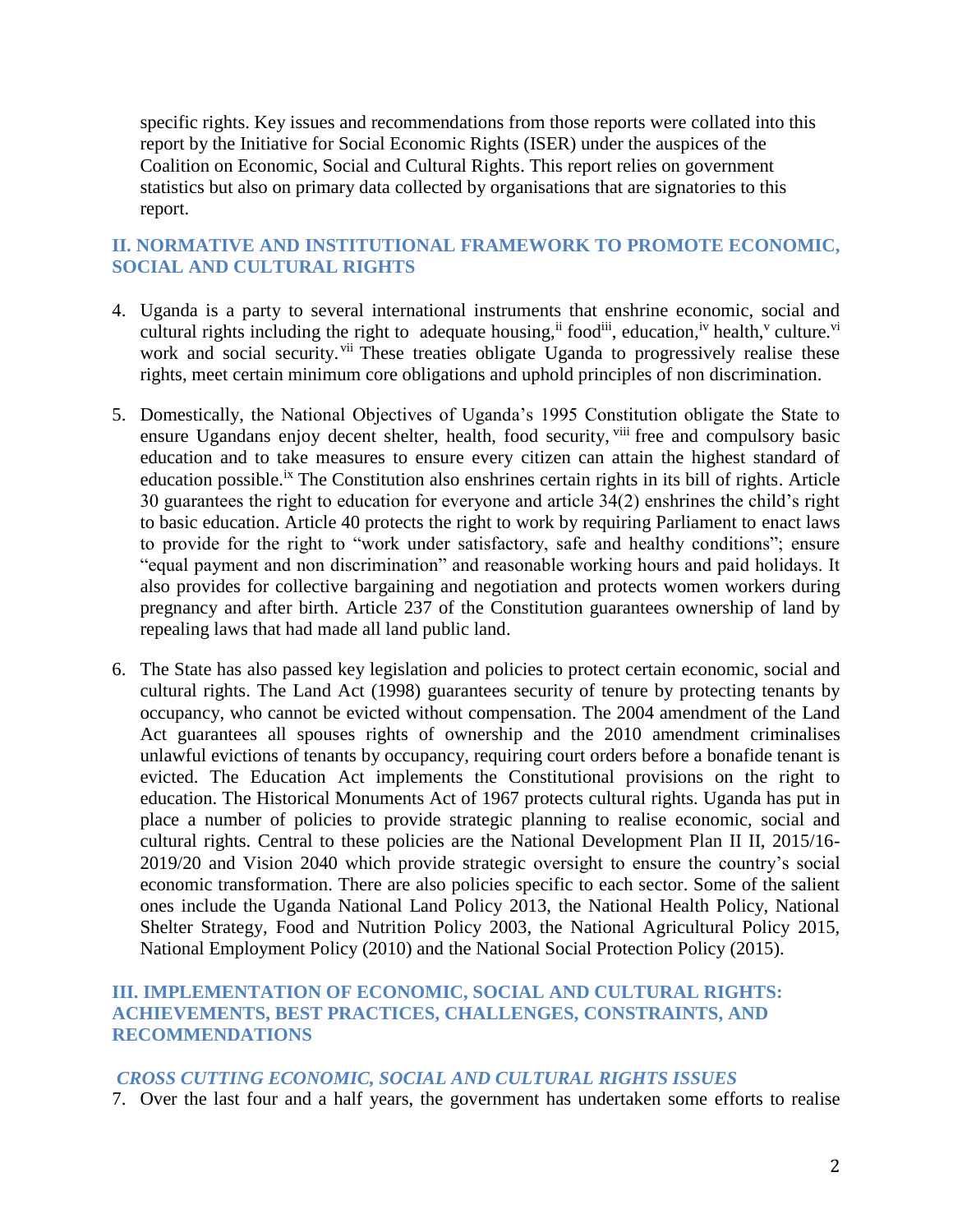economic, social and cultural rights. In 2011, the government of Uganda accepted a number of recommendations to strengthen human rights institutions and to intergrate human rights instruments with domestic law.<sup>x</sup> It also received a number of recommendations on carrying out human rights education, particularly in areas of the country that have been destabilised as a result of rebel groups. Following this review, Uganda pledged to develop a National Human Rights Action Plan (NAP).

- 8. The government of Uganda has taken some steps to implement these recommendations. Through the Uganda Human Rights Commission, it has initiated the process of developing the NAP and set up a countrywide consultative process. This plan once fully developed and implemented will set out a roadmap for coordinating the implementation of human rights commitments in the country. It was expected that the NAP would be integrated into the National Development Plan II (NDP II). Doing so would have resulted in the allocation of resources to human rights activities/programmes. However, this has not materialised since the NAP remains in draft form.
- 9. There is also still insufficient attention paid to human rights education and Uganda needs to domesticate its international obligations. The rights to health and food are not enshrined in the Bill of Rights in the Constitution and the UNESCO Convention is yet to be domesticated.
- 10. Uganda is yet to ratify key human rights instruments including the Optional Protocol to the International Covenant on Economic, Social and Cultural Rights (2013).
- 11. **Recommendation: Government should fast track the passing of the National Action Plan.**
- 12. **Recommendation: Government should implement programs for human rights education.**
- 13. **Recommendation: Government should domesticate all international legal instruments that have been ratified and ratify the Optional Protocol to the International Covenant on Economic, Social and Cultural Rights.**

# *RIGHT SPECIFIC ISSUES*

### **A. The Right To Adequate Housing**

*Lack of Security of Tenure and the Lack of Comprehensive Guidelines on Evictions Leave Residents of Informal Settlements Vulnerable to Forced Evictions*

14. The lack of security of tenure and comprehensive guidelines on evictions continue to hinder the enjoyment of the right to adequate housing in Uganda. The majority of Uganda's urban population reside in informal settlements in urban areas and do not have legal title to the land on which they reside. They often face mass evictions without prior compensation or alternative accommodation. In 2014, the government evicted more than 40,000 residents described as encroachers on public land living close to Port bell Railway line to Kampala and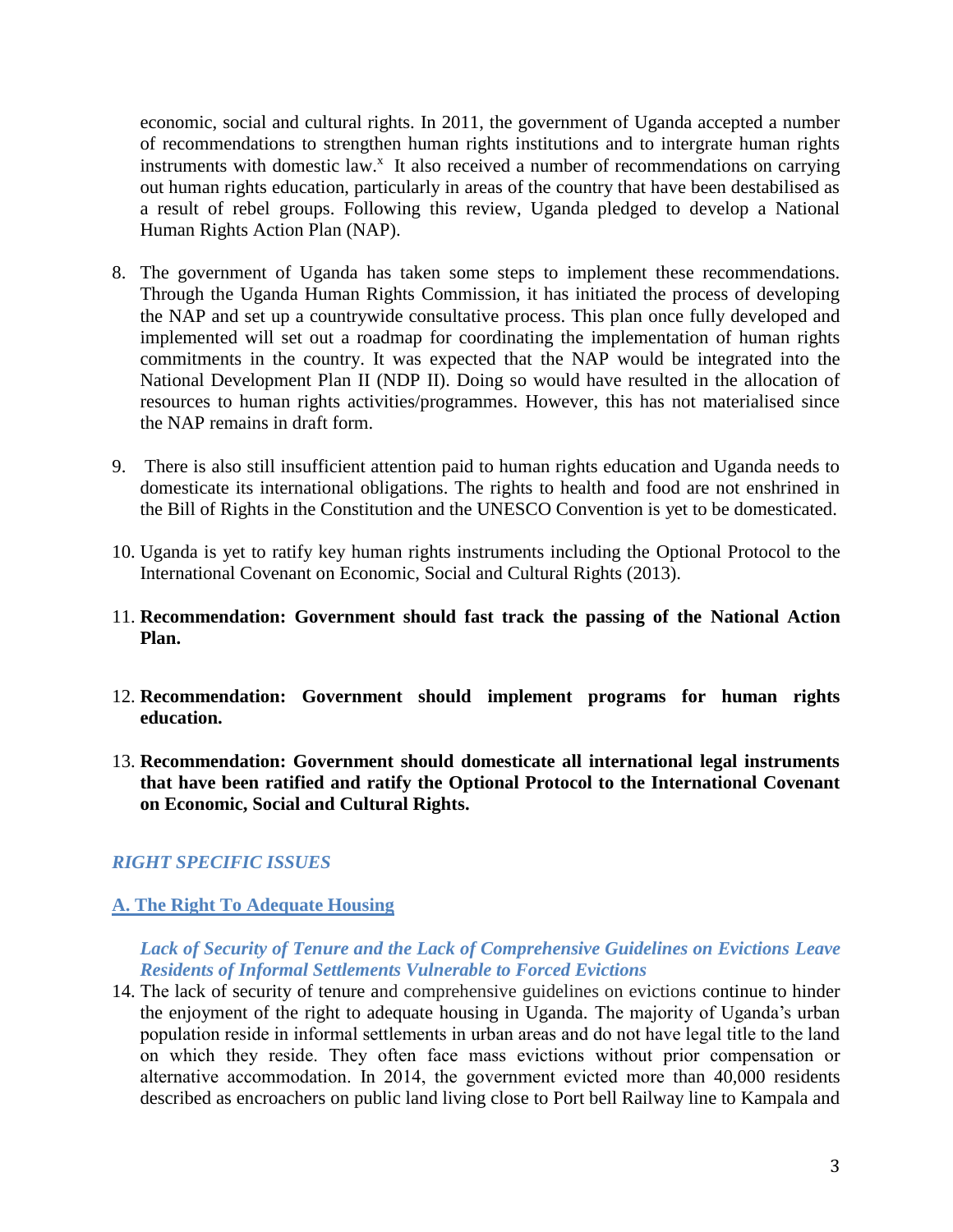Kyengera railway line to Namanve. The evictions were carried out at night without providing adequate notice to the residents and in contravention of its international and national obligations on the right to adequate housing.<sup>xi</sup>

15. **Recommendation: The government should put in place measures to ensure security of tenure and finalise National Evictions Guidelines to ensure proper procedures before, during and after evictions especially for the poor and vulnerable groups like women.**

*Gaps in the Policy Framework Deny Large Numbers of the Urban Population Decent Housing*

16. The government has drafted key policies that would provide strategic oversight for the housing sector in Uganda but they have not been passed. Examples include the National Housing Policy, which aims to ensure "well integrated sustainable human settlements, where all have adequate shelter with secure tenure"xii, National Urban Policy, Landlord and Tenants Bill, Solid Waste Management Strategy, and National Evictions Guidelines. Without these policy and legal frameworks in place, there is no consolidated plan for housing development and this affects the realisation of the right to housing. For example the current ministries, authority and department bodies in the housing sector are not well coordinated due to the lack of a National Housing Policy. The country lacks a comprehensive national urban policy to deal with the rapidly increasing rate of urbanization in the context of the right to housing and this affects the realisation of the right to housing, especially for the two thirds of the urban population that lacks decent housing.<sup>xiii</sup>. There is no regulation of the private sector yet development of housing estates has largely been left to the private sector.

## 17. **Recommendation: The government should pass the National Housing Policy and adopt a comprehensive national urban policy addressing the problems arising from the rapidly increasing rate of urbanisation.**

### *Inadequate Resource Allocation*

- 18. The housing sector in Uganda is chronically underfunded. The 2013/2014 and 2014/2015 budgetary allocations to the housing sector were 0.020% and 0.025% of the national budget respectively. Yet the country's housing needs are growing. The country's population rapidly increased from 24.2 million in 2002 to 34.9 million in 2015.<sup>xiv</sup> Without adequate funding to implement the commitments made in government policies, the right to adequate housing will not be realized.
- 19. **Recommendation: Government should increase the budget allocated to the housing sector from 0.025% to at least 0.075% prioritising ensuring affordable housing for lowincome families.**

### **B. The Right to Food**

### *Weak Legal and Policy Framework on the Right to Food*

20. The government has put in place policies on the right to food but they are yet to be operationalised through legislation and are not binding. There is a draft Food and Nutrition Bill but it does not appear to be on track to be passed. Without a legal framework to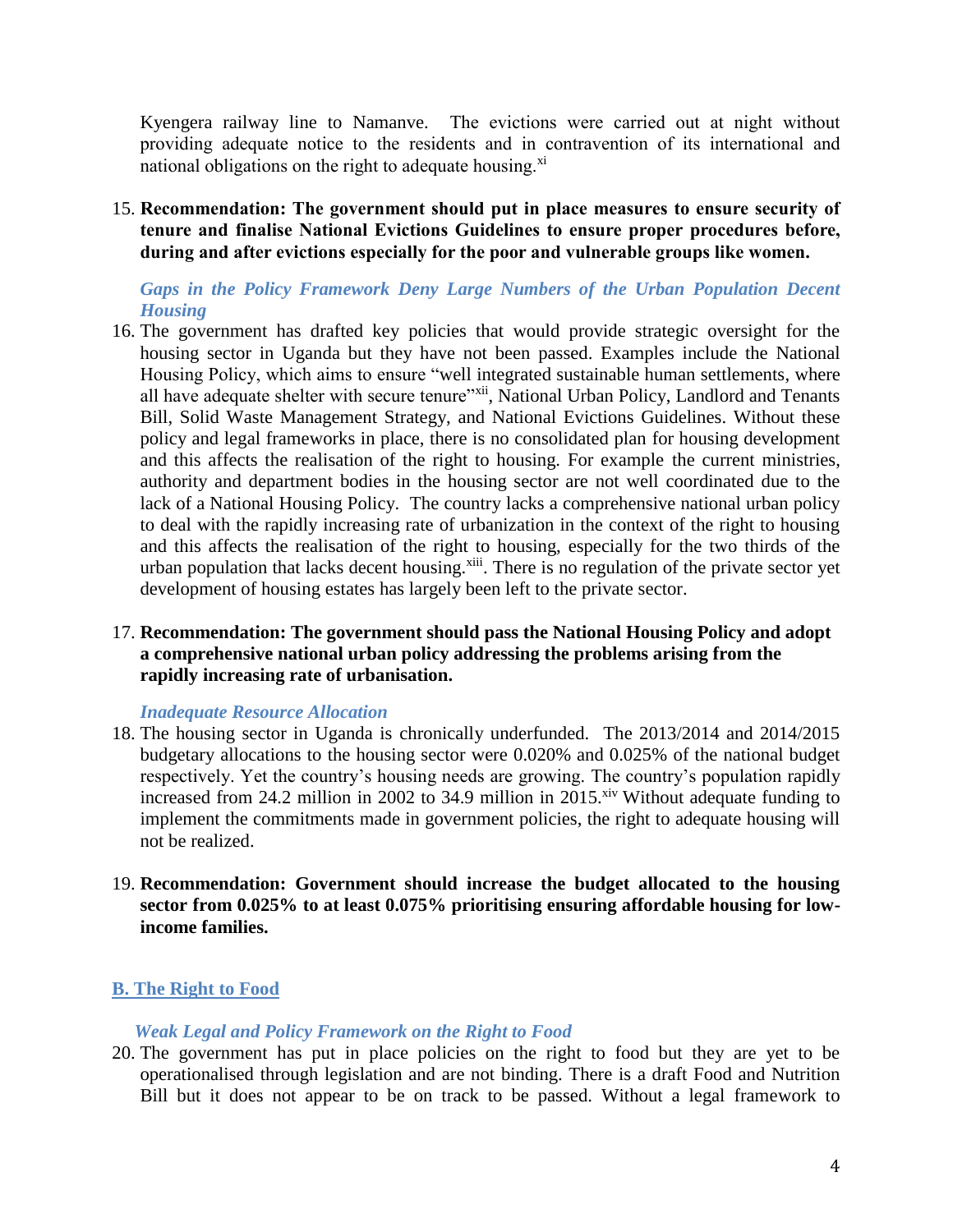implement the international and constitutional obligations on the right to food, it will be difficult to enforce and monitor the country's realisation of the right to food. For example a Uganda Food and Nutrition Council is provided for in the Food and Nutrition Policy as a statutory body that coordinates food and nutrition programs nationally and monitors the implementation of the Food and Nutrition Policy but it has never been enacted.

## 21. **Recommendation: The government should strengthen the legal and policy framework for food by expediting the passing of the Food and Nutrition Act.**

## *Inadequate Financing of the Agricultural Sector*

- 22. Inadequate resource allocation hinders the realisation of the right to food in Uganda. The budget for agriculture has not exceeded 4% of the national budget over the last decade. The budget for agriculture for 2015/2016 was 479.96 billion shillings. It is expected to increase to 630.42 billion shillings in the fiscal year 2016/2017. This is below the 10% target Uganda has to meet as a signatory to the 2003 Maputo declaration. Moreover, the meagre budget does not cater for affordable credit facilities yet during its UPR review in 2011 Uganda agreed to implement policies to support affordable credit. Without government subsidisation of affordable credit facilities, there is limited access to affordable credit for farmers. Existing credit facilities often have high interest rates and short repayment periods. Affordable credit facilities for farmers are pivotal to ensuring the increased agricultural production necessary to meet the growing food needs of the population.
- 23. **Recommedation: The government should increase the budgetary allocations for agriculture and food production to at least 10% of the national budget and part of the funding should be allocated to establishing a National Agricultural Bank to extend affordable credit to farmers to stimulate agricultural productivity in order to improve food security.**

### *Chronic Food Insecurity Requires Provision of School Meals*

- 24. In 2011, Uganda was urged to implement policies to support school meals programs. School feeding is currently the responsibility of parents according to article 5 of the Education Act. However, chronic food insecurity in areas like North Eastern Uganda prevents parents from providing food for children at home, later on at school.<sup> $xy$ </sup> In Karamoja, approximately 103,000 people faced severe food insecurity and 248,000 were under stress due to extended periods without rain.<sup>xvi</sup> An "Out of School Children Study in Uganda" found the lack of school meals has contributed to high rates of school dropouts and poor performance in school.<sup>xvii</sup>
- 25. **Recommendation: The government of Uganda should develop a relevant policy to establish a Public School Feeding Program for all schools in order to protect the right of children to food and education. This requires increasing funding to the education sector by allocating funds earmarked for school feeding.**

## **C. The Right to Education**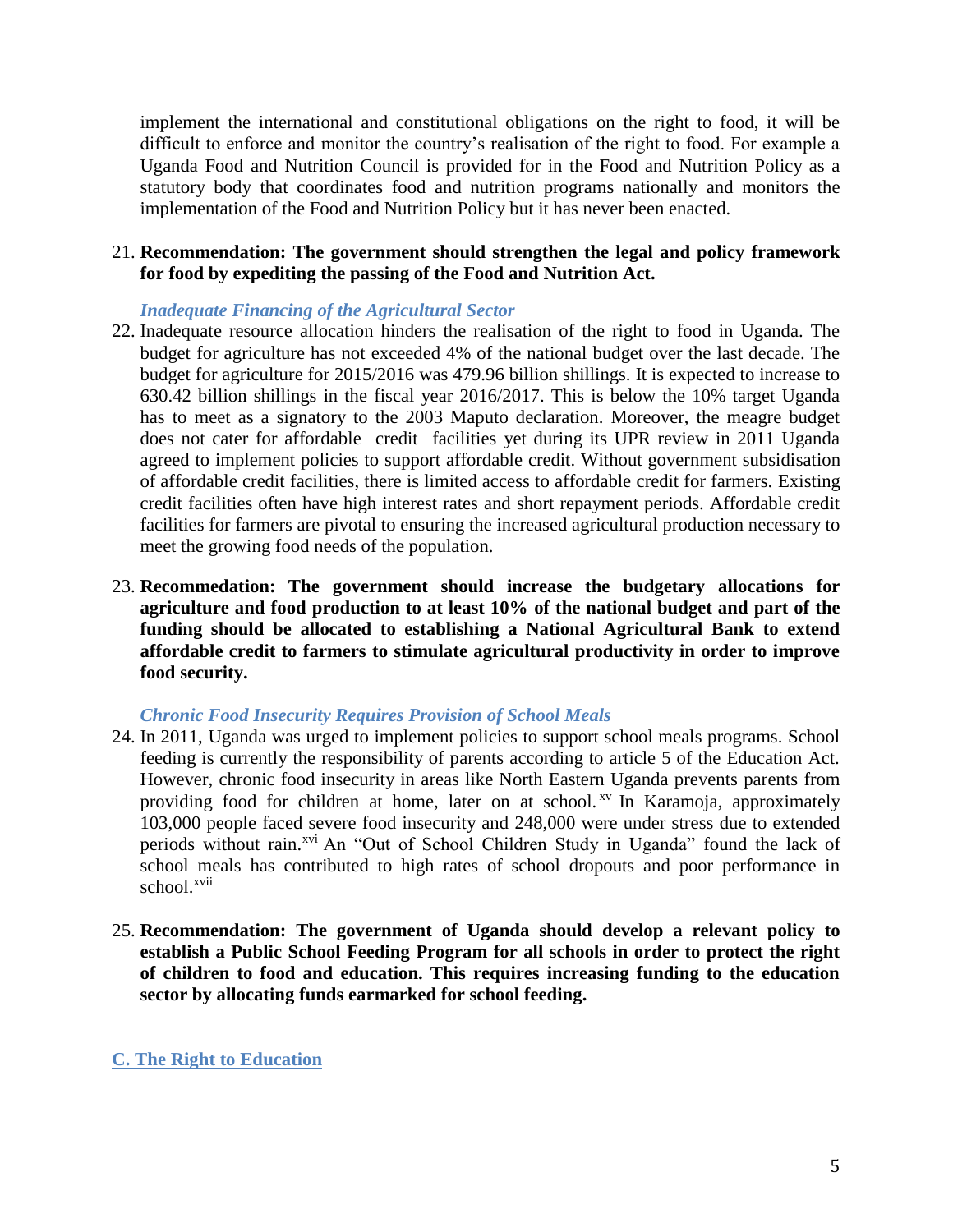#### *Failure to Achieve Equitable Access to Quality of Education*

- 26. In 2011, the government was urged to "undertake additional efforts to improve the functioning of the education system, in order to ensure quality education for all children" and "to improve the education standards to lay a firm foundation for its economic development." The quality of education remains poor. Although the government has put in place Universal Primary Education and Universal Secondary Education, the quality of education in state institutions is poor. There is a high rate of teacher absenteeism and a high student to teacher ratio. For example in the lower primary level,<sup>xviii</sup> each class is taught by only one teacher for all the learning areas yet the numbers are overwhelming with a 1:65 pupil to teacher ratio in schools in Kampala and a higher ratio in other parts of the country. A survey by the Initiative for Social Economic Rights in Apac district in North Eastern Uganda found a 1:121 pupil to teacher ratio.<sup>xix</sup> The curriculum taught is predominantly theoretical, and learning assessments done by organisations like Uwezo reveal that few students have mastered basic literary and numeracy skills. In Primary 3 only one out of ten students have Primary 2 level literacy and numeracy skills and by the time they reach Primary 7, two out of ten children have not mastered these basic skills. Moreover, there are regional disparities in the quality of education. Children in Central and Western regions consistently outperform children in Eastern and Northern regions. If Uganda is to achieve sustainable development through Education, it needs to take measures to improve the quality of the education system.
- 27. **Recommendation: The government should design and implement a plan of action for improving the quality of public education in Uganda including reassessing learning outcomes.**

#### *Inadequate Education Financing Affects Quality of Education*

- 28. At Uganda's last UPR, Uganda was urged to "increase public expenditure on education." While the budgetary allocation to the education sector seems to be increasing in nominal terms, when the inflation rate and the incremental enrolment rates due to the high population growth are taken into account, the budgetary allocation to the education sector has actually been declining in real terms from  $16.85\%$  to  $13.65\%$  over the last four financial years.<sup>xx</sup> This is below the targets Uganda committed itself to, specifically the Education For All (2000) recommended target of 20% of the budget and the Dakar Framework for Action (2000) target of 6% of GDP target. The budget for basic education is even much less. Capitation grants, which replace revenue lost by schools when school fees for state schools were abolished, are currently 10,000USH per child per year, which is less than three dollars without adjusting for inflation. A study done by Twaweza reveals it is insufficient to buy books and learning materials.<sup>xxi</sup> Low government investment in education has a retrogressive effect on the right to education and in particular affects the quality of education.
- 29. **Recommendation: The government should immediately increase financial investment in the public education sector to the minimum international target of 6% of GDP or allocate 20% of the budget to education, prioritising funding for basic education.**

*Unmonitored and Unregulated Expansion of the Private Sector Detrimentally Affects the Right to Education*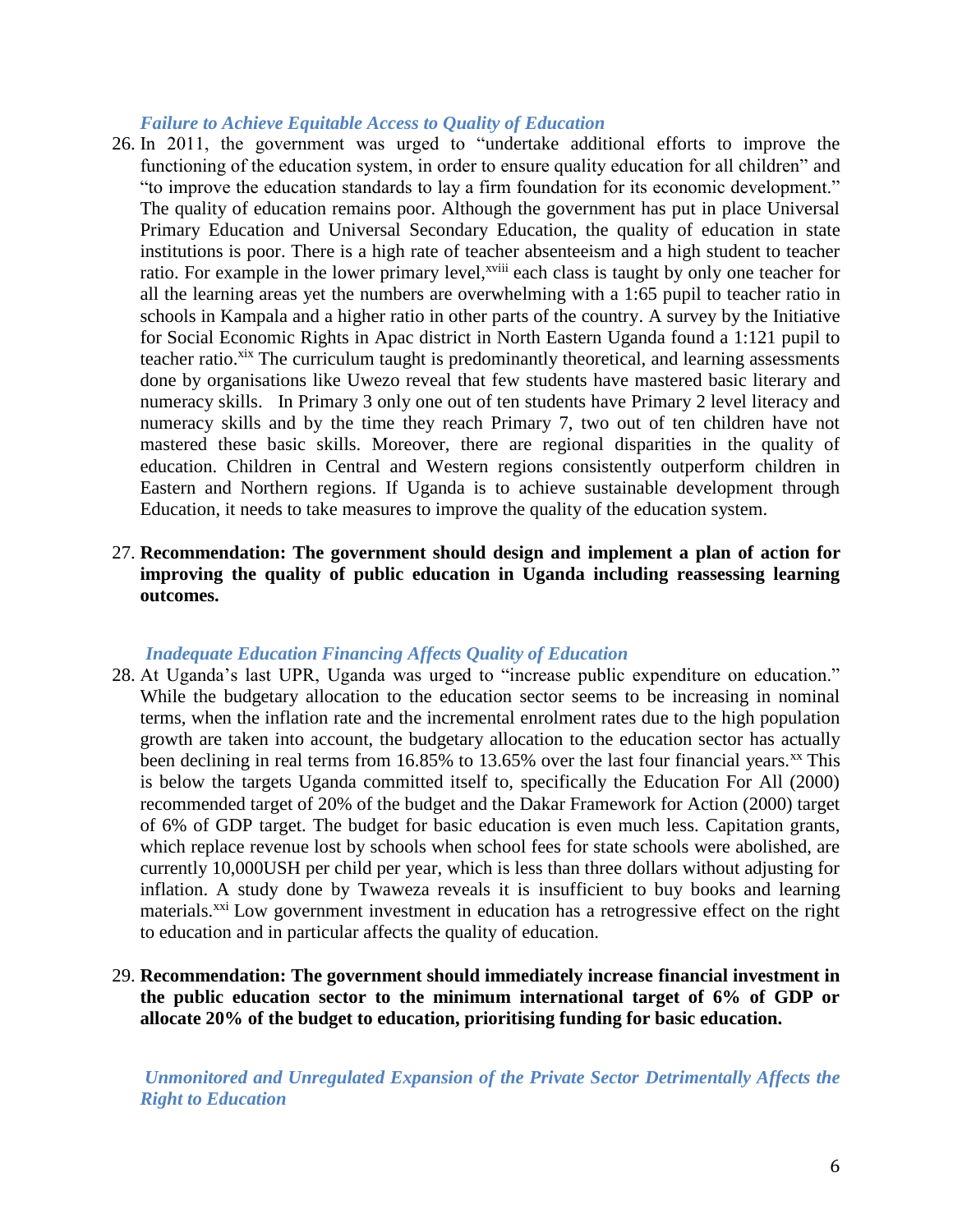- 30. Unmonitored and unregulated expansion of private sector provision of education hinders the realization of the right to education in Uganda and disproportionately affects the availability and accessibility of education for children from poor families. Amidst declining state investment in public education and inadequacies in the public education system, the number of private actors providing education has increased. According to a survey conducted by Initiative for Social and Economic Rights in August 2014 on privatisation in education in Uganda<sup>xxii</sup>, every parent whose children attended private primary schools indicated that they were forced to resort to that option due to the various inadequacies in the public education system <sup>xxiii</sup>, or the absence of a public school in their area. As a result, private education is no longer merely a choice but is sometimes the only option. Yet most parents cannot afford private schools. Over 80% of early childhood development centers are privately owned and financially inaccessible to the majority of Ugandans.<sup>xxiv</sup> While there has been a growth in low fee private schools, a survey by the Initiative for Social Economic Rights found that even these schools charge fees including school development fees, scholastic material, school uniforms and examination fees that place them out of reach for students from poor families. Rather than complement state funded education systems, expanding privatisation of education — as it increasingly becomes the only viable alternative — increases school dropout rates because of the high costs of tuition and other fees.
- 31. While international human rights law recognises the freedom to establish private educational institutions<sup>xxv</sup>, these institutions are not meant to supplant the State's obligation to provide the right to education. The State has an obligation to regulate private providers, monitor and evaluate their compliance with educational outcomes and the minimum education standards set by the State.<sup>xxvi</sup>
- 32. **Recommendation: The government should take all necessary measures to regulate the private educational sector by monitoring their compliance with education standards and reviewing and amending if necessary its laws and policies governing private education providers.**

### **D. The Right to the Highest Attainable Standard of Health**

### *Consistent inadequate budget allocation to the health sector Affects the Quality of Health*

- 33. During the 2011 UPR, Uganda agreed to raise the heath care budget to 15% in line with the Abudja Declaration target. Uganda's health sector remains significantly under-funded, at 8.6 % of total government expenditure and this subsequently impacts on access to quality health care services.
- 34. **Recommendation: The State should increase the budget for health care to 15% in line with the Abudja Declaration.**

*Absence of a National Health Insurance Scheme*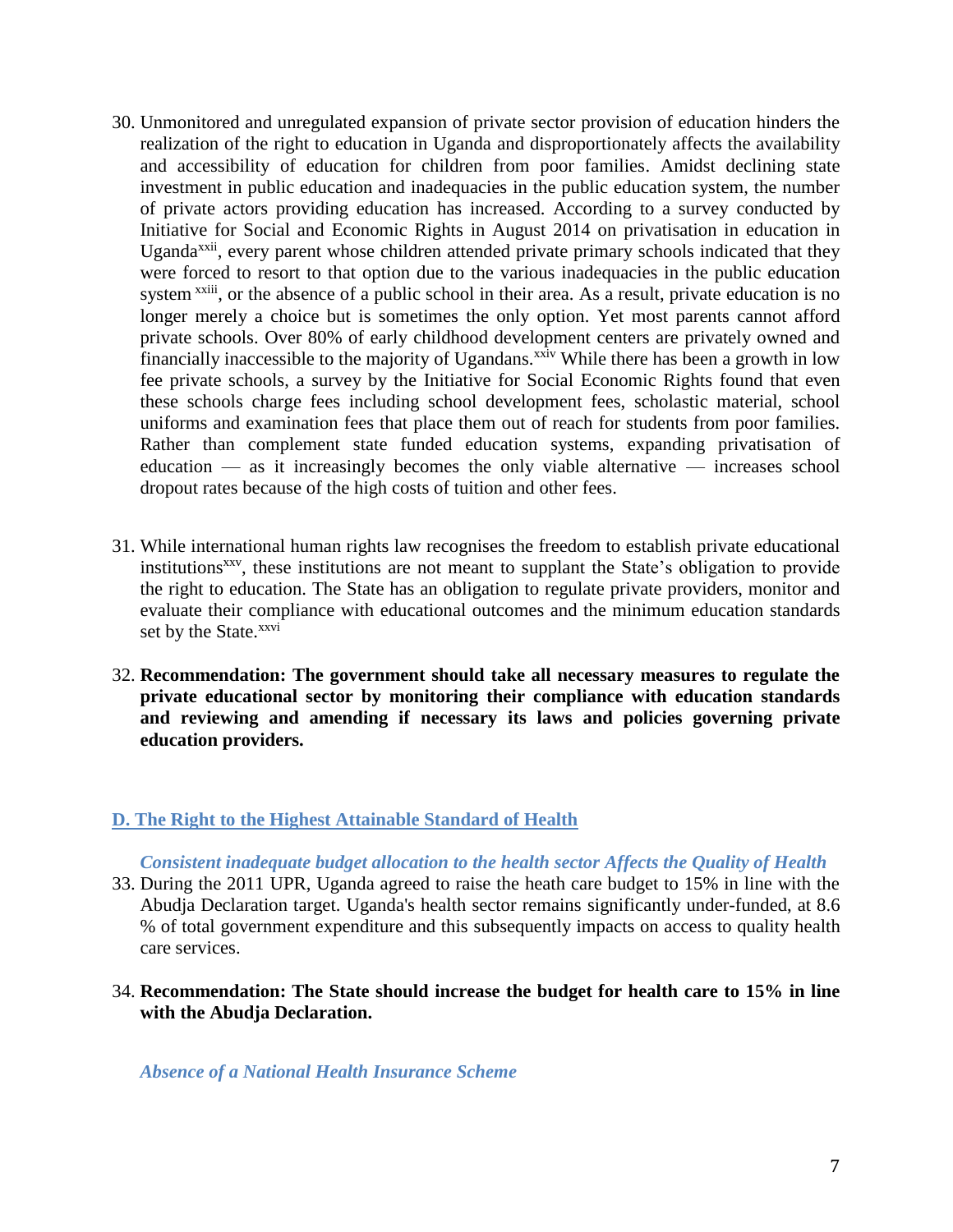- 35. In 2011, Uganda accepted the recommendation to establish a national health insurance scheme for the poor. Cost remains one of the barriers to accessing health care in Uganda. Households spend 37% of their budget on out of pocket costs for healthcare.<sup>xxvii</sup> The WHO recommends a maximum of 20% out of pocket expenditure to avoid household impoverishment. Without national health insurance, Ugandans paying high out of pocket costs risk household impoverishment, particularly for low-income earners and vulnerable groups like people with disabilities. The process of enacting a National Health Insurance law has been on-going for ten years. The Bill was presented to Parliament in 2014 but the Ministry of Finance, Planning and Economic Development has not yet issued a certificate of financial implication that would enable cabinet to debate the Bill and present it in Parliament for further discussion before it is passed.
- 36. **Recommendation: The State should expedite and fast track the process for the enactment of the National Insurance Bill which should adequately provide insurance cover for all categories of the population including the informal sector without discrimination and pay attention to principles of equity.**

### *Inadequate Access to Palliative Care Services in Uganda*

- 37. Access to palliative care services is a basic human right that is fundamental to realising the right to health and human dignity.<sup>xxviii</sup>Ugandans are increasingly facing problems associated with life-threatening illness that necessitate relief from suffering through early identification, correct assessment and treatment of pain and the provision of physical, psychosocial or spiritual support. The government and civil society working in the area of palliative care have realised key milestones in the provision of palliative care in the country. A public private partnership between the Government of Uganda and Hospice Africa Uganda has resulted in the provision of morphine free of charge. Uganda has amended statutory instruments to allow non-physicians to prescribe oral morphine. Despite these milestones, the provision of palliative care is limited. Estimates by the government reveal slightly over 10% of individuals in need of palliative care can access it and the care provided is predominantly medical yet palliative care requires a holistic approach including the provision of psychosocial or spiritual care. <sup>xxix</sup>
- 38. The inadequate provision and access to palliative care reflects the lack of a national policy to guide the development and sustainability of palliative care service delivery. Although steps have been taken by the Ministry of Health and civil society to enact a provisional policy, this process has stagnated for more than twelve months. Fast tracking the National Palliative Care Policy would strengthen palliative care by guiding and streamlining the planning, budgeting, implementation and evaluation of palliative care services in the country.
- 39. **Recommendation: The government should strengthen palliative care at all levels by fast tracking the National Palliative Care Policy.**

# **E. Right To Work And To Just And Favourable Conditions Of Work**

*An Outdated Minimum Wage Does Not Enable Workers To Earn A Decent Living*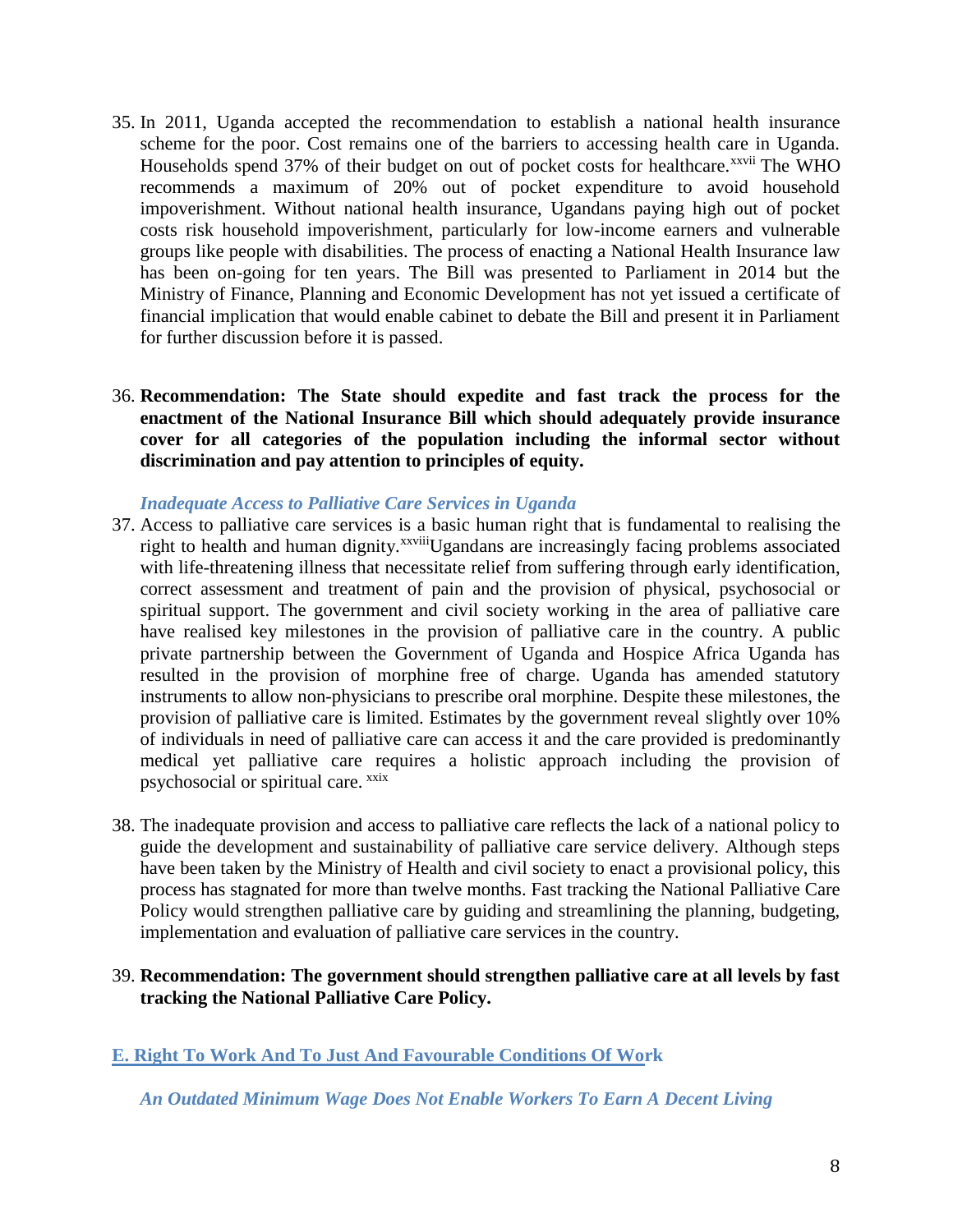40. Uganda has an outdated minimum wage that does not enable workers to earn a decent living for their families today and this contravenes its human rights obligations and its responsibilities under the ILO Minimum Wage Fixing Machinery Convention, 1928 (No 26). xxx The prevailing minimum wage rates were set in 1984 and currently amount to six thousand Uganda Shillings, which is approximately two dollars per month. This does not take into account inflation and the declining value of the shilling and is insufficient for workers to live on. The Committee on Economic, Social and Cultural rights at Uganda's last review in 2015 urged Uganda to revise the minimum wage without delay. A minimum wage advisory board was appointed in June 2015 to conduct studies and make recommendations on the minimum wage and a Private Members Bill entitled the Minimum Wage Bill was filed in December 2015. The government needs to fast track the passing of the Minimum Wage Bill. Doing so would protect vulnerable workers by putting in place a basic social protection floor, tackle poverty and mitigate the growing inequality. It would enable workers to live in dignity by offering them a decent standard of living. Currently, unscrupulous employers take advantage of workers, paying low wages in a bid to maximise profit.

## 41. **Recommendations: The government should fast track the passing of the Minimum Wage Bill.**

### **F. The Right to Social Security**

*Inadequate Provision of Social Security, which is limited in Scope and Excludes the Informal Sector*

- 42. There is inadequate coverage of social security. A pilot Social Assistance Grants for Empowerment (SAGE) programme, which provides regular, predictable income support to older persons and vulnerable households is limited in scope and excludes a number of vulnerable households. It only covers 110,000 direct beneficiaries and 500,000 indirect beneficiaries in 15 districts out of 112. It also offers a uniform amount of compensation, failing to take into account beneficiaries' unique needs. Moreover, the majority of Ugandan workers are in the informal sector and they are often excluded from social security since they cannot access the benefits of the National Social Security Fund scheme and pension schemes. Only 3% of Ugandans have access to social security.<sup>xxxi</sup>
- 43. **Recommendation: The Government should review its social protection interventions to increase coverage by expanding the SAGE to all 112 districts and expand the provision of social security to the informal sector including by fast tracking the pension liberalisation bill.**

### **G. The Right to Culture**

#### *Lack of Ministry To Provide Strategic Oversight and Inadequate Resource Allocation*

44. There is no substantive government ministry to promote cultural heritage activities, and the budgetary allocation to the culture sector has remained negligible (0.003% of the national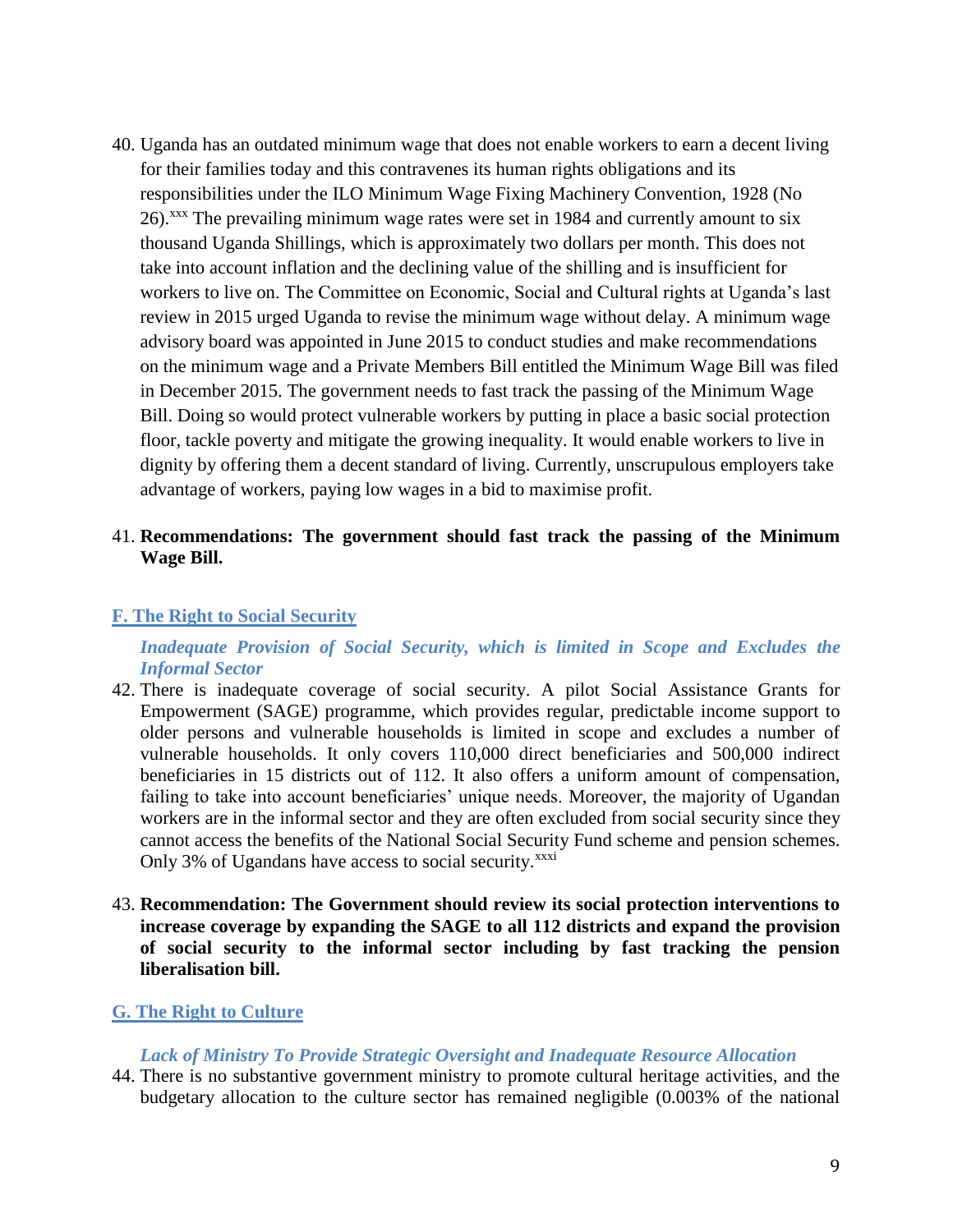budget) despite an increase from Ugandan Shillings 15 to 24 trillion in financial years 2014/15 and 2015/16 respectively.

### 45. **Recommendation: Create a substantive Ministry responsible for promotional of culture, with a budget allocation of at least 1% of the total National Budget.**

## *Failure to Safeguard Rights of Indigenous People and Marginalised Populations*

### *Displacement from Ancestral Land*

- 46. In Uganda's first UPR in 2011, Uganda accepted recommendations to "pursue accommodative dialogue with indigenous communities, with a view to minimize disruptive approaches to their lifestyle and traditions while improving their life conditions and to continue to take legislative and administrative measures to improve the rights of BATWA people." It also accepted to "continue efforts to protect the rights of marginalized and vulnerable population." The government of Uganda has put in place revenue sharing mechanisms with indigenous communities that reside next to national parks and other cultural sites. For example the Ba'amba and Babwisi in Rwenzori region and the Benet on the Mount Elgon have been allowed controlled access to resources including cultural sites located in the protected areas. The revenue accumulated funds schools, roads and health services for these communities. Despite these measures, many ethnic communities continue to be displaced from their ancestral land without free prior and informed consent as the government creates National Parks and allows companies to exploit other natural resources. Interviews carried out by the Uganda Consortium on Corporate Accountability and the Initiative for Social Economic Rights found that ethnic communities in Rata village in Rupa County, Moroto were not consulted before their land was given to mining companies that had licences to mine limestone.<sup>xxxii</sup>
- 47. **Recommendation: Government should enter into Memoranda of Understanding with communities near natural reserves allowing them access to their cultural resources/sites located within the protected areas and ensure companies exploiting natural resources seek the free, prior and informed consent of these communities.**

### *Lack of instructional Materials in Indigenous Languages*

- 48. Language is an important aspect of cultural identity. Uganda's thematic curriculum allows children in lower primary schools to be educated in their local language. However, this doesn't benefit indigenous minorities who lack instructional materials and personnel trained in their languages. This results in the gradual erosion of these languages as groups choose to learn in languages where instructional materials are available. For example, the Ik children in Kamion Sub County, Kaabong District, learn in N'gakarimojong, the Paluo children in Kiryandongo district learn in Acholi, Alur or Langi, leading to the erosion of Lebpaluo. Batuku children in Ntoroko district learn at school in Rutooro and the Bagwe in Busia learn in Lusamya. Among the Benet in Kween district, Kupsabiny is the local language of instruction, resulting in the loss of Kumosop, the Benet language.
- 49. **Recommendation: Government should support the development of instructional materials and facilitate the training of personnel in indigenous minority languages, and**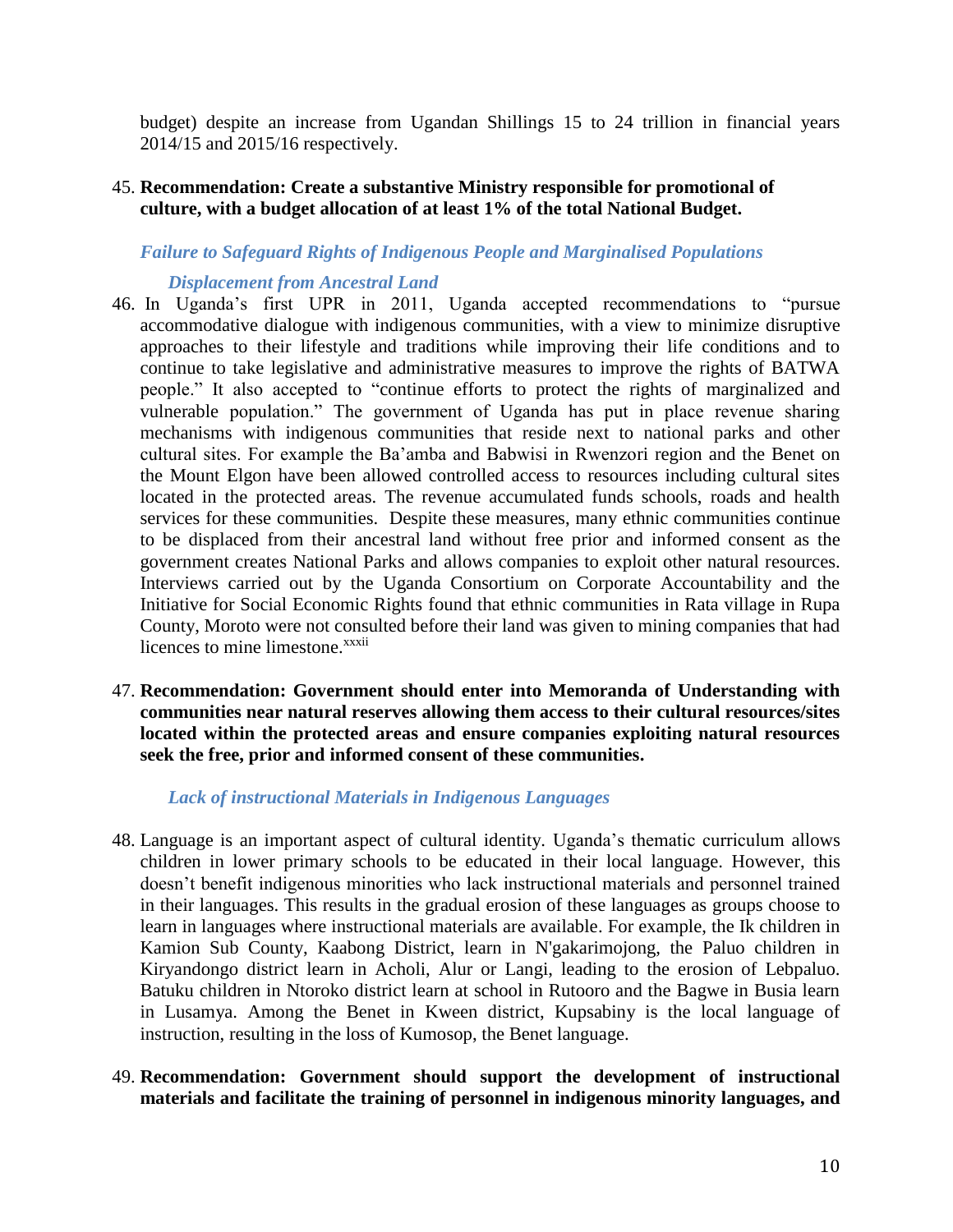**the Ministry of Education, Science, Technology and Sports, through the National Curriculum Development Centre and Uganda National Examinations Board, should include minority languages in the national curriculum for schools.**

### ENDNOTES

 $\overline{a}$ 

iii Article 25 of the Universal Declaration of Human Rights (1948) states that "everyone has the right to a standard of living adequate for the health and wellbeing of himself and his family, including food". Article 11 of the International Covenant on Economic, Social and Cultural Rights (1966) provides for the right to an adequate standard of living including adequate food and obligates the government to take measures to improve methods of food production and distribution. The African Union 2003 Maputo Declaration on Agriculture and Food Security requires government signatories to address the root causes of agricultural crises in Africa.

iv Article 26 of the Universal Declaration of Human Rights; article 5 of the UNESCO Convention against Discrimination in Education; articles 13 &14 of the International Covenant on Economic, Social and Cultural Rights; articles 28 & 29 of the Convention on the Rights of the Child; article 10 of the Convention on the Elimination of All forms of Discrimination against Women; article 17 of the African Charter on Human and Peoples' Rights; article 11 of the African Charter on the Rights and Welfare of the Child.

<sup>v</sup> Article 25 of the Universal Declaration of Human Rights (1948); article 12 of the International Covenant on Economic, Social and Cultural Rights (1966).

vi The 2005 UNESCO Convention on the Protection and Promotion of Cultural Diversity. vii Regionally, Uganda is a member of the East African Community and is signatory to the East African Community Charter and the Common Market Protocol all which recognize and call for the harmonization of labour laws and policies across the region for improved integration. <sup>viii</sup> See National objectives XIV (b), and XXII (a, b  $\&$  c) of the 1995 Constitution of Uganda. They obligate the State to: "(a) Take appropriate steps to encourage people to grow and store adequate food; (b) Establish national food reserves; and (c) Encourage and promote proper nutrition through mass education and other appropriate means in order to build a healthy State." <sup>ix</sup> The National Objective and Directive Principle of State Policy XVIII Educational Objectives provides that: "(i) the State shall promote free and compulsory basic education; (ii) the State shall take appropriate measures to afford every citizen equal opportunity to attain the highest educational standard possible; (iii) individuals, religious bodies and other nongovernmental organisations shall be free to found and operate educational institutions if they comply with the general educational policy of the country and maintain national standards."

<sup>&</sup>lt;sup>i</sup> In FY 2014/15, the real GDP at market prices grew by 5%. Uganda Bureau of Statistics Abstract (October 2015) at page 73.

ii Article 25 of the Universal Declaration of Human Rights (1948); article 11 of the international Covenant of Economic, Social and Cultural Rights (1966); article 5 (e)(ii) of the International Convention on the Elimination of All forms of Racial Discrimination (1965), article 14, § 2(h) of the Convention on the Elimination of all Forms of Discrimination against Women (1979); article 27, § 3 of the Convention on the Rights of the Child; section III, § 8 of the Vancouver Declaration 1976; section 1 and section 8 of the Istanbul Declaration on Human Settlements (1996); article 20 of the African Charter of the Rights and Well Being of the Child (1990).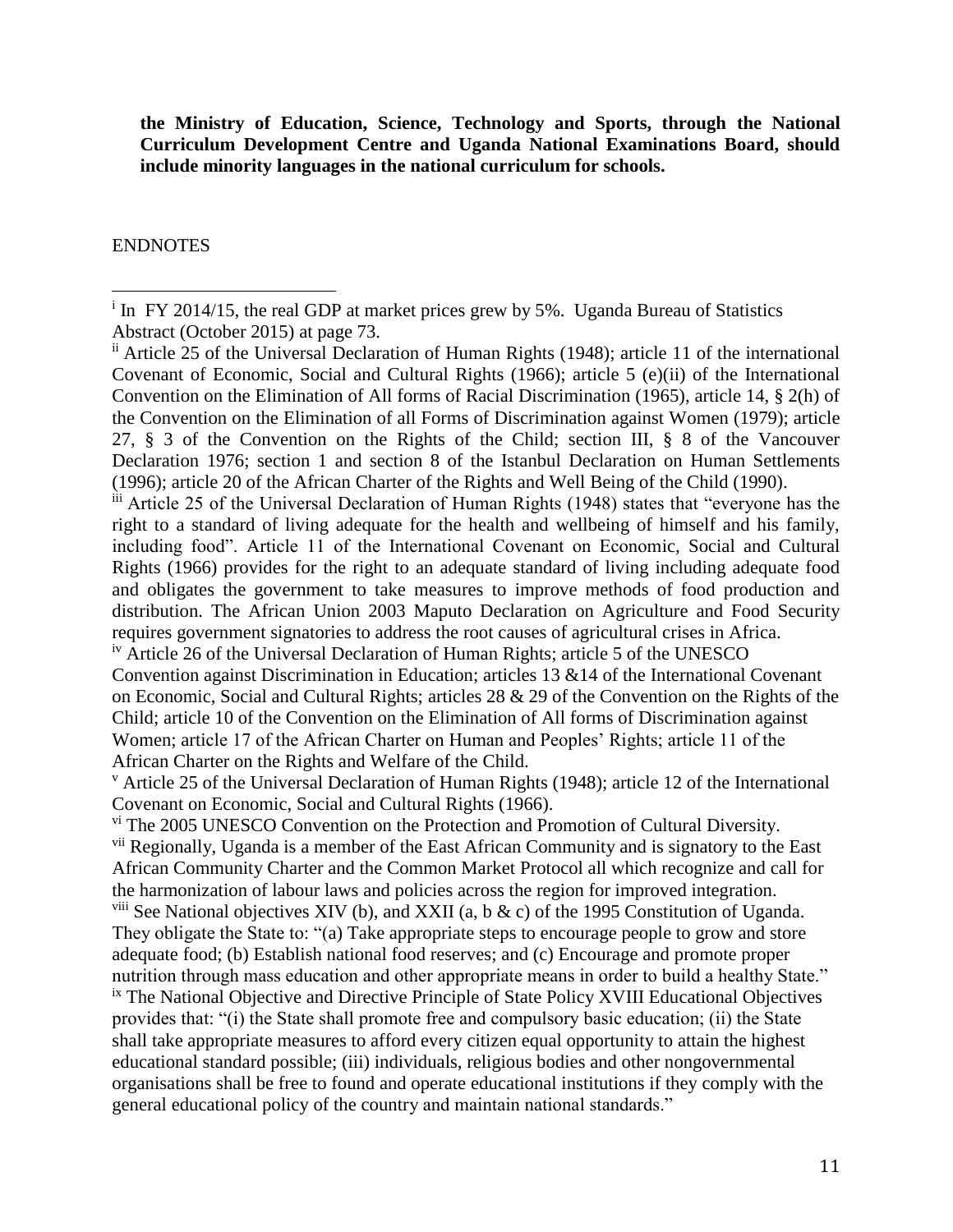$\overline{a}$ <sup>x</sup> Uganda was urged to "intergrate international human rights instruments into domestic law" and to "[c]ontinue to harmonize its domestic legislations with those international human rights instruments that Uganda is a party". It agreed to "[c]ontinue efforts to build and strengthen national human rights and democratic institutions," to ensure "the independence and adequate capacity of the Uganda Human Rights Commission" and to "[c]ontinue to take measures to ensure an effective compliance with the legislations regarding the most vulnerable groups of the population."

 $\overline{x}$  Committee on Economic, Social and Cultural Rights, General Comment 7, Forced evictions, and the right to adequate housing (Sixteenth session, 1997), U.N. Doc. E/1998/22, annex IV at 113 (1997)

xii Draft National Housing Policy

xiii National Development Plan II 2015/16-2019/20 at page 7.

xiv 2014 National Population and Housing Census Provisional Results in Uganda Bureau of Statistics Abstract (October 2015) at page 13,

http://www.ubos.org/onlinefiles/uploads/ubos/statistical\_abstracts/Statistical%20Abstract%2020 15.pdf

xv Famine Early Warning System Network 2013

<sup>xvi</sup> August rapid crop and food security assessment conducted by the Ministry of Agriculture, Animal Industry and Fisheries, World Food Program and the UN Food and Agricultural Organization (FAO) (2014).

xvii The Republic of Uganda, UNICEF et al., *Out of School Children Study in Uganda* (March 2014).

xviii Primary one to primary three.

xix Interview held by the Initiative for Social Economic Rights with Apac district Local council V/ Secretary for social services on 11/07/2011.

xx It was 16.85% in fiscal year 2010/11, 15% in 2011/12, 14.61% in 2012/13 and 13.65% in 2013/14.

xxi Twaweza, *Capitation Grant for Education: When Will It Make A Difference? Policy Brief* TZ.08/2010E.

 $xxi$ <sup>xxii</sup>Initiative for Social, Economic Rights & The Global Initiative for Economic, Social and Cultural Rights, *Privatisation, Discrimination and the Right to Education in Uganda*

[http://www.iseruganda.org/images/downloads/privatisation\\_discrimination\\_and\\_right\\_to\\_educati](http://www.iser-uganda.org/images/downloads/privatisation_discrimination_and_right_to_education.pdf) [on.pdf](http://www.iser-uganda.org/images/downloads/privatisation_discrimination_and_right_to_education.pdf)

<sup>xxiii</sup> Respondents were selected by random sampling at churches or mosques and schools, as well as the researchers' neighborhoods and comprised of parents with children in both low-fee and middle-class private schools in central Uganda. 76 out of the 100 respondents had children in private schools.

<sup>xxiv</sup> National Development Plan II 2015/16-2019/20 at page 34.

 $xxy$  Article 11 (4) of the African Charter on the Rights and Welfare of the Child and article 13 (3) of the International Covenant on Economic, Social and Cultural Rights.

xxvi Article 13 of the International Covenant on Economic Social and Cultural Rights; *see also* article 29 of the International Covenant on the Rights of the Child which emphasises that private educational institutions should be allowed, but these institutions must be: